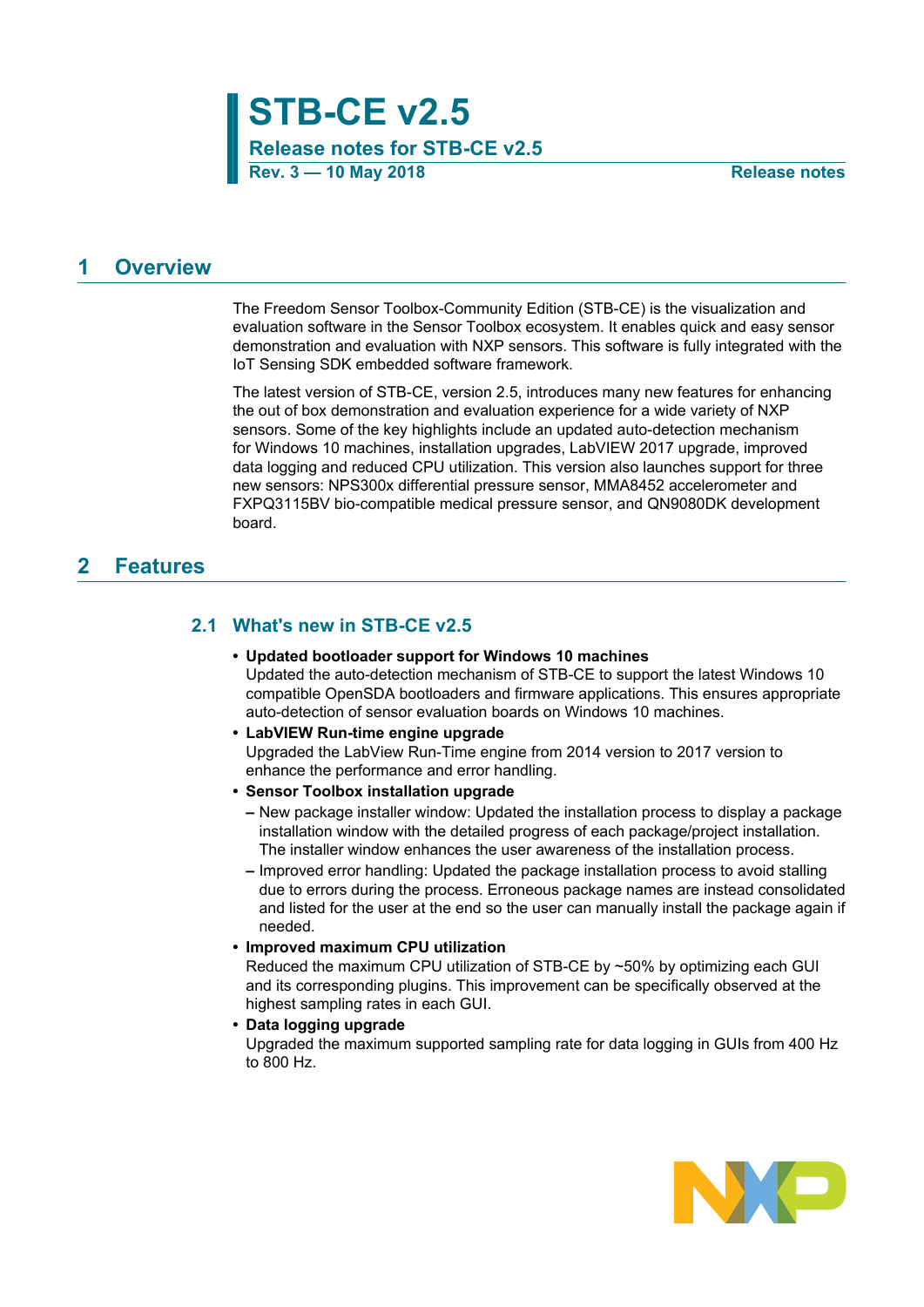### **• "Install Available Updates" optimization**

Optimized the server download process of "Install Available Updates" to improve the RAM usage. The improvement avoids installer crashes and provides a quicker download.

### **• New sensor support**

Support added for the NPS300x differential pressure sensor, MMA8452 accelerometer and FXPQ3115BV bio-compatible medical pressure sensor

### **• New board support**

- **–** Added support for QN9080 microcontroller: QN9080DK with FRDM-STBC-AGM01
- **–** Added support for new kits: FRDMSTBC-A845x with FRDM-K64F, FRDM-KL27Z with FRDM-STBC-AGMP03 and FRDMKE15DP300x and FRDMKL27-B3115.
- **–** Modified support for FRDM-K64F with FRDM-FXS-MULT2B: Six sensors on the board are now supported, FXAS21002, FXOS8700, MMA8652, MPL3115, FXLS8471 and MAG3110

### **• New GUI support**

MMA845x accelerometer demo (supporting both MMA8451 and MMA8452 sensor demos), NPS300X differential pressure demo and FXPQ3115BV BIO pressure demo

| <b>Sensor</b>                | <b>GUI project name</b>                      | Demonstration kit <sup>[1]</sup>      |
|------------------------------|----------------------------------------------|---------------------------------------|
| <b>FXL8962AF</b>             | FXLS8962 Accelerometer Demo                  | FRDM-K22F-AGMP03                      |
|                              |                                              | LPCXpresso54114 with FRDM-STBC-AGMP03 |
|                              |                                              | FRDM-KW41Z with FRDM-STBC-AGMP03      |
|                              |                                              | FRDM-KL27Z with FRDM-STBC-AGMP03      |
| <b>NPS300x</b>               | NPS300X Differential Pressure Demo           | FRDMKE15DP300x                        |
| <b>FXOS8700,</b>             | 9 Axis Orientation Sensor Demo               | FRDM-K22F-AGMP03                      |
| <b>FXAS21002</b><br>MMA8652, |                                              | FRDM-K64F-AGM01                       |
| FXL9862,                     |                                              | FRDM-K22F-AGMP03                      |
| MAG3110                      |                                              | FRDM-K64F-AGM04                       |
| MPL3115                      | Digital Pressure Altimeter Demo<br>(MPL3115) | FRDM KL25Z-P3115                      |
|                              |                                              | FRDM-K22F-AGMP03                      |
|                              |                                              | FRDM-KL27Z with FRDM-STBC-AGMP03      |
|                              |                                              | LPCXpresso54114 with FRDM-STBC-AGMP03 |
|                              |                                              | FRDM-K64F with FRDM-FXS-MULT2B        |
|                              |                                              | FRDM-KW41Z with FRDM-STBC-AGMP03      |
| <b>FXOS8700</b>              | FXOS8700 6-axis (Accel, Mag) Demo            | FRDM-K64F-AGM01                       |
|                              |                                              | FRDM-K22F-AGM01                       |
|                              |                                              | FRDM-K64F with FRDM-FXS-MULT2B        |
|                              |                                              | QN9080DK with FRDM-STBC-AGM01         |
|                              |                                              | LPCXpesso54114 with FRDM-STBC-AGM01   |
| FXPQ3115BV                   | FXPQ3115BV BIO Pressure Demo                 | FRDMKL27-B3115                        |

#### <span id="page-1-0"></span>**Table 1. Sensor GUI projects and corresponding sensor demonstration kits**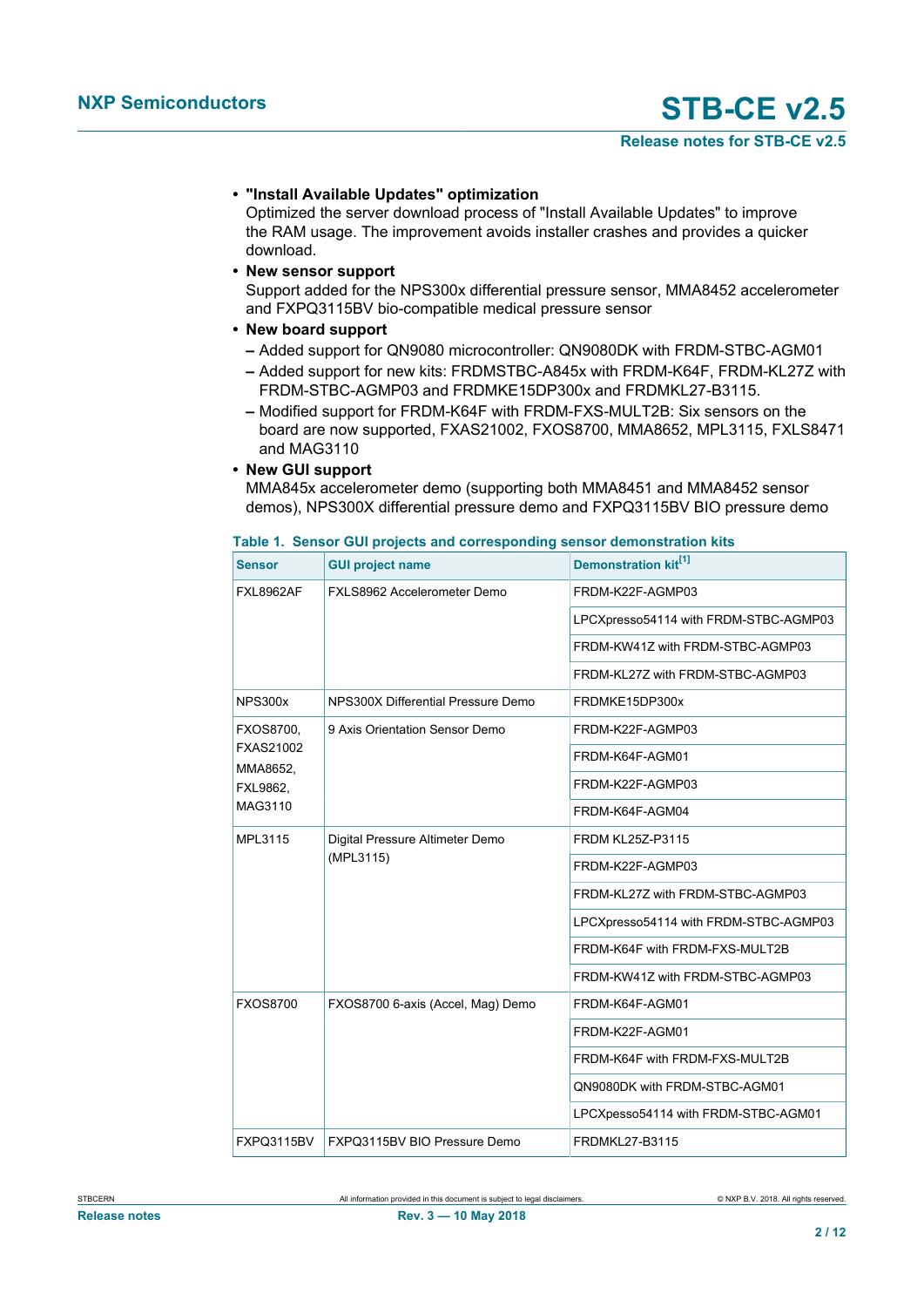# **Release notes for STB-CE v2.5**

<span id="page-2-1"></span><span id="page-2-0"></span>

| <b>Sensor</b>                                  | <b>GUI project name</b>      | Demonstration kit <sup>[1]</sup>      |
|------------------------------------------------|------------------------------|---------------------------------------|
| <b>FXAS21002</b>                               | FXAS21002 Gyroscope Demo     | FRDM-K22F-AGM01                       |
|                                                |                              | FRDM-K64F-AGM01                       |
|                                                |                              | FRDM-K64F-AGM04                       |
|                                                |                              | LPCXpresso54114 with FRDM-STBC-AGM01  |
|                                                |                              | FRDM-K64F with FRDM-FXS-MULT2B        |
|                                                |                              | FRDM-K22F-AGMP03                      |
|                                                |                              | FRDM-KL27Z with FRDM-STBC-AGMP03      |
|                                                |                              | LPCXpresso54114 with FRDM-STBC-AGMP03 |
|                                                |                              | QN9080DK with FRDM-STBC-AGM01         |
|                                                |                              | FRDM-KW41Z with FRDM-STBC-AGMP03      |
|                                                |                              | FRDM-K22F-AGMP03                      |
| MMA8652                                        | MMA8652 Accelerometer Demo   | FRDM-K64F-AGM04                       |
|                                                |                              | FRDM-K64F with FRDM-FXS-MULT2B        |
| MMA8491                                        | MMA8491 Accelerometer Demo   | <b>FRDM KL25Z-A8491</b>               |
| FXLS8471 <sup>[2]</sup>                        | FXLS8471 Accelerometer Demo  | <b>FRDM KL25Z-A8471</b>               |
|                                                |                              | FRDM-K64F with FRDM-FXS-MULT2B        |
| MMA8451/2                                      | MMA8451 Accelerometer Demo   | FRDM-KL25Z                            |
|                                                |                              | FRDM-KL27Z                            |
|                                                |                              | FRDMSTBC-A845x with FRDM-K64F         |
| MAG3110                                        | MAG3110 Magnetometer Demo    | FRDM-K64F-AGM04                       |
|                                                |                              | FRDM-KL27Z                            |
|                                                |                              | LPCXpresso54114 with FRDM-STBC-AGMP03 |
|                                                |                              | FRDM-KL27Z with FRDM-STBC-AGMP03      |
|                                                |                              | FRDM-K64F with FRDM-FXS-MULT2B        |
|                                                |                              | FRDM-KW41Z with FRDM-STBC-AGMP03      |
|                                                |                              | FRDM-K22F-AGMP03                      |
| <b>FXLC95000</b>                               | FXLC95000 Accelerometer Demo | FRDM-K22F-SA9500                      |
| <b>FXOS8700</b><br><b>FXAS21002</b><br>MPL3115 | Generic Data Logger Demo     | RD-KL25-AGMP01                        |

[1] Find sensor demonstration kits on <u><http://www.nxp.com/sensorevaluationboards></u><br>[2] SPI enabled demo. All others are I<sup>2</sup>C enabled.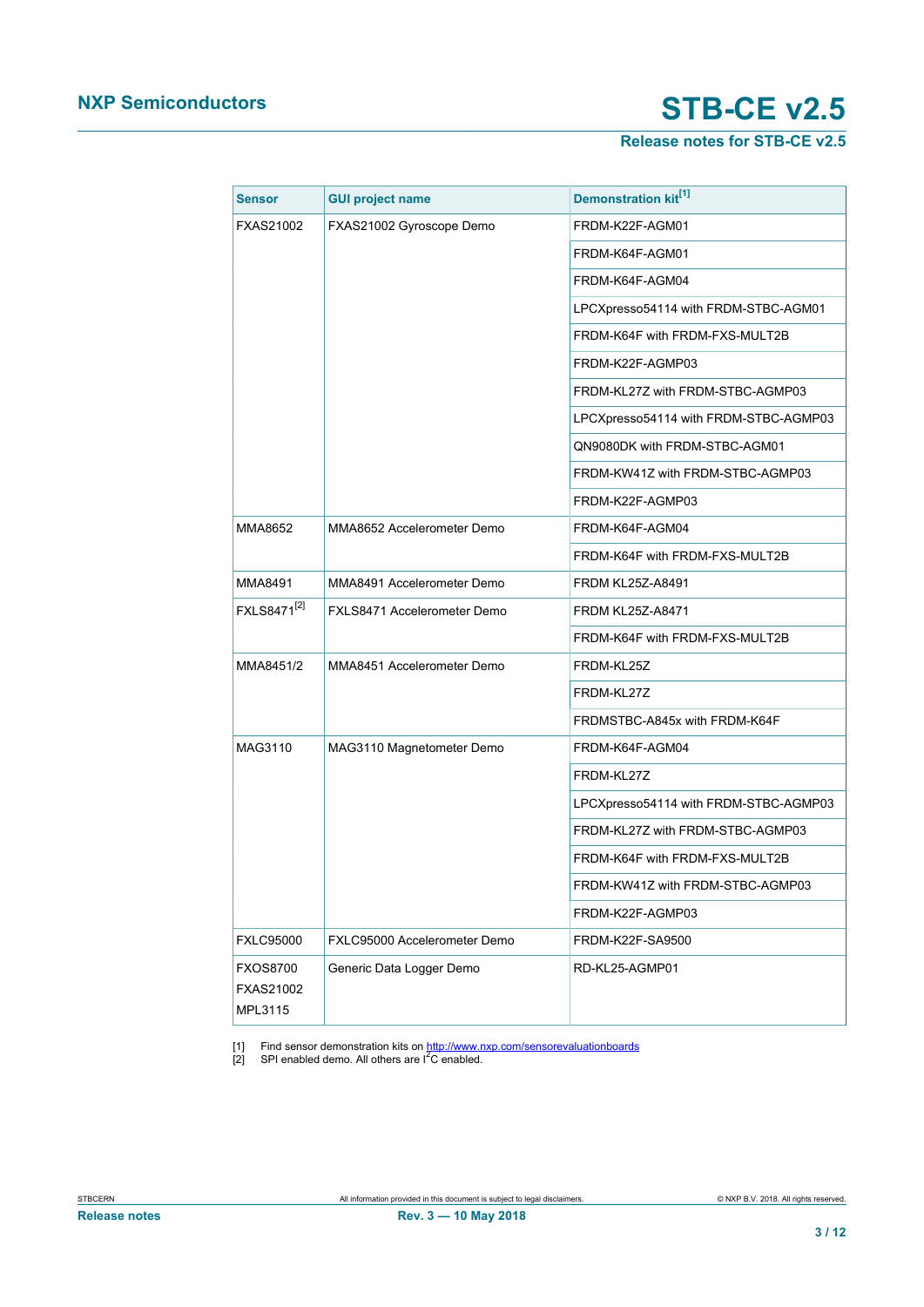### **2.2 Delivered in STB-CE v2.0**

- <span id="page-3-1"></span>**• Upgraded auto-detection service** The user does not need to manually disconnect and reconnect the boards anymore after a firmware download.
- **• Reduced GUI launch time** The GUI launch time was reduced by 200% to enhance the out-of-box experience.
- **• Reduced register read/write time** The Register Read/Write time was reduced by 300%. This reduction can be observed significantly in Register Read all operations.
- **• Added dynamic GUI scaling feature** The GUI can now dynamically scale with different screen sizes and device form factors.
- **• Upgraded the host IO protocol** The host IO communication between the tool and the demo kit was improved to make it more robust and less prone to UART based errors.
- **• Added Windows 10 support**
	- STB-CE was fully tested on Windows 10 operating systems.
- **• Improved board selection process** Added detailed images of all sensor demo kits in the Board selection process. Users can now visually verify if they have the correct sensor demonstration kit.
- **• GUI improvements**

Added the new Offset and Noise feature for sensor parametric analysis. Also, added a single button for both Stream Start/Stop and Active/Standby functions.

**• New board support**

Added support for LPCXPRESSO54114 and FRDM-KW41Z microcontrollers. Added support for FRDM-FXS-MULT2B multi sensor board.

#### **• New GUI support**

Added a 9-axis sensor orientation GUI for accurate 9-axis orientation detection.

<span id="page-3-0"></span>

|  |  |  |  |  |  | Table 2. Sensor GUI projects and corresponding sensor demonstration kits |  |
|--|--|--|--|--|--|--------------------------------------------------------------------------|--|
|--|--|--|--|--|--|--------------------------------------------------------------------------|--|

| <b>Sensor</b>             | <b>GUI project name</b>           | <b>Demonstration kit<sup>[1]</sup></b>    |
|---------------------------|-----------------------------------|-------------------------------------------|
| <b>FXL8962AF</b>          | FXLS8962 Accelerometer Demo       | FRDM-K22F-AGMP03                          |
|                           |                                   | LPCXPRESSO54114 with FRDM-STBC-<br>AGMP03 |
|                           |                                   | FRDM-KW41Z with FRDM-STBC-AGMP03          |
| <b>FXOS8700</b>           | 9 Axis Orientation Sensor Demo    | FRDM-K64F-AGM01                           |
| FXAS21002                 |                                   | FRDM-K22F-AGMP03                          |
| MMA8652<br><b>FXL9862</b> |                                   | FRDM-K64F-AGM04                           |
| MAG3110                   |                                   |                                           |
| MPL3115                   | Digital Pressure Altimeter Demo   | <b>FRDM KL25Z-P3115</b>                   |
|                           | (MPL3115)                         | FRDM-K22F-AGMP03                          |
| <b>FXOS8700</b>           | FXOS8700 6-axis (Accel, Mag) Demo | FRDM-K64F-AGM01                           |
|                           |                                   | FRDM-K22F-AGM01                           |
|                           |                                   | LPCXPRESSO54114 with FRDM-STBC-AGM01      |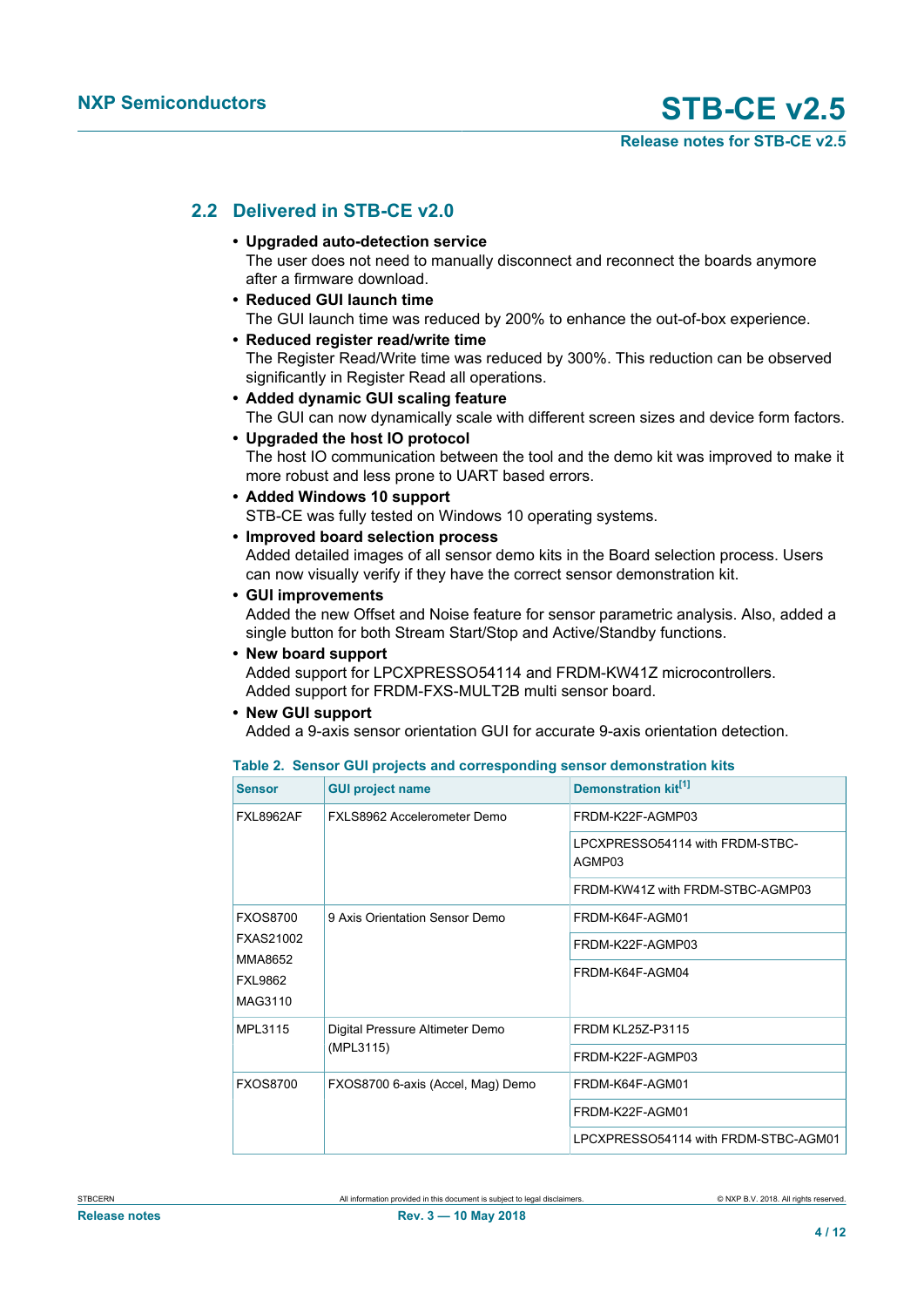### **Release notes for STB-CE v2.5**

<span id="page-4-1"></span><span id="page-4-0"></span>

| <b>Sensor</b>                                  | <b>GUI project name</b>      | Demonstration kit <sup>[1]</sup>     |
|------------------------------------------------|------------------------------|--------------------------------------|
| <b>FXAS21002</b>                               | FXAS21002 Gyroscope Demo     | FRDM-K22F-AGM01                      |
|                                                |                              | FRDM-K64F-AGM01                      |
|                                                |                              | FRDM-K64F-AGM04                      |
|                                                |                              | LPCXPRESSO54114 with FRDM-STBC-AGM01 |
|                                                |                              | FRDM-K64F with FRDM-FXS-MULT2B       |
|                                                |                              | FRDM-K22F-AGMP03                     |
| MMA8652                                        | MMA8652 Accelerometer Demo   | FRDM-K64F-AGM04                      |
|                                                |                              | FRDM-K64F with FRDM-FXS-MULT2B       |
| MMA8491                                        | MMA8491 Accelerometer Demo   | <b>FRDM KL25Z-A8491</b>              |
| FXLS8471 <sup>[2]</sup>                        | FXLS8471 Accelerometer Demo  | <b>FRDM KL25Z-A8471</b>              |
| MMA8451                                        | MMA8451 Accelerometer Demo   | FRDM-KL25Z                           |
|                                                |                              | FRDM-KL27Z                           |
| MAG3110                                        | MAG3110 Magnetometer Demo    | FRDM-K64F-AGM04                      |
|                                                |                              | FRDM-KL27Z                           |
|                                                |                              | FRDM-K22F-AGMP03                     |
| <b>FXLC95000</b>                               | FXLC95000 Accelerometer Demo | FRDM-K22F-SA9500                     |
| <b>FXOS8700</b><br><b>FXAS21002</b><br>MPL3115 | Generic Data Logger Demo     | RD-KL25-AGMP01                       |

[1] Find sensor demonstration kits on <u><http://www.nxp.com/sensorevaluationboards></u><br>[2] SPI enabled demo. All others are I<sup>2</sup>C enabled.

# **2.3 Delivered in STB-CE v1.5**

### <span id="page-4-2"></span>**• Added ISSDK support**

- **–** Added support for IoT Sensing SDK (ISSDK) embedded software framework.
- **–** All STB-CE demos are now enabled by ISSDK firmware.

### **• Upgraded auto-detection service**

- **–** The auto-detection service enables quick and easy out of box demonstrations with standard NXP sensor demo kits.
- **• Added register screen page**
	- **–** Provides an easy and intuitive interface for detailed register level evaluation.
	- **–** Provides the complete register map for each sensor with detailed bit descriptions.
	- **–** Enables quick read and write to single/multiple registers or parameters with ease.
	- **–** Enables saving application specific register configurations and loading it for later use
	- **–** I <sup>2</sup>C and SPI interfaces are supported.

### **• Added real-time sensor evaluation**

**–** GUIs allow a user to make sensor configuration changes in the forms. This enables making quick changes to critical sensor settings and then streaming or logging data to view the updated results.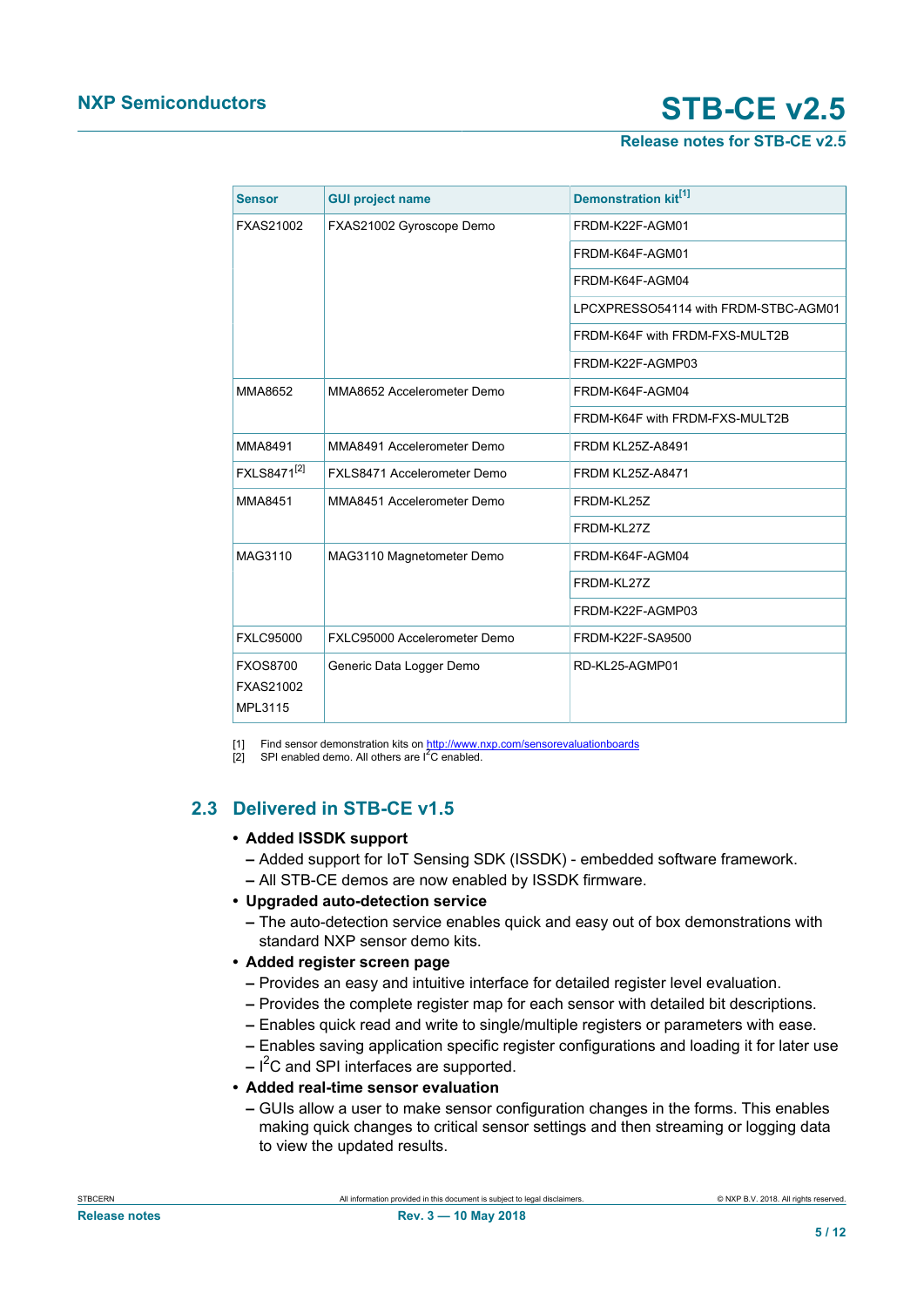**Release notes for STB-CE v2.5**

- <span id="page-5-0"></span>**• Removed create your own GUI**
- <span id="page-5-1"></span>**–** Improves tool performance and ease of use
- **• Added support for additional sensors/sensor demo kits**
	- **–** Provides support for the following NXP sensors/sensor demo kits:

<span id="page-5-2"></span>

|  |  |  |  | Table 3. Sensor GUI projects and corresponding sensor demonstration kits |
|--|--|--|--|--------------------------------------------------------------------------|
|--|--|--|--|--------------------------------------------------------------------------|

| <b>Sensor</b>                           | <b>GUI project name</b>                      | Demonstration kit <sup>[1]</sup> |
|-----------------------------------------|----------------------------------------------|----------------------------------|
| MMA8652                                 | MMA8652 Accelerometer Demo                   | FRDM-K64F-AGM04                  |
| MPL3115                                 | Digital Pressure Altimeter Demo<br>(MPL3115) | <b>FRDM KL25Z-P3115</b>          |
| <b>FXOS8700</b>                         | FXOS8700 6-axis (Accel, Mag) Demo            | FRDM-K64F-AGM01                  |
|                                         |                                              | FRDM-K22F-AGM01                  |
| FXAS21002                               | FXAS21002 Gyroscope Demo                     | FRDM-K22F-AGM01                  |
|                                         |                                              | FRDM-K64F-AGM01                  |
|                                         |                                              | FRDM-K64F-AGM04                  |
| <b>FXLS8962</b>                         | FXLS8962 Accelerometer Demo                  | FRDM-K22F-AGMP03                 |
| <b>MMA8491</b>                          | MMA8491 Accelerometer Demo                   | <b>FRDM KL25Z-A8491</b>          |
| FXLS8471 <sup>[2]</sup>                 | FXLS8471 Accelerometer Demo                  | <b>FRDM KL25Z-A8471</b>          |
| MMA8451                                 | MMA8451 Accelerometer Demo                   | FRDM-KL25Z                       |
|                                         |                                              | FRDM-KL27Z                       |
| <b>FXLC95000</b>                        | FXLC95000 Accelerometer Demo                 | FRDM-K22F-SA9500                 |
| MAG3110                                 | MAG3110 Magnetometer Demo                    | FRDM-K64F-AGM04                  |
|                                         |                                              | FRDM-KL27Z                       |
| <b>FXOS8700</b><br>FXAS21002<br>MPL3115 | GENERIC-DATA-LOGGER                          | RD-KL25-AGMP01                   |

[1] Find sensor demonstration kits on <u><http://www.nxp.com/sensorevaluationboards></u><br>[2] SPI enabled demo. All others are I<sup>2</sup>C enabled.

### **2.4 Delivered in STB-CE v1.0.4**

- <span id="page-5-4"></span>**• ISF support** STB-CE demos enabled by ISF firmware
- **• Auto-detection service** The auto-detection service enables out of box demos with NXP sensor demo kits
- **• Create your own GUI**
	- This feature enables creation of user-specific GUIs using widgets and plug-ins.
- **• Support for sensors/sensor demo kits** Provides support for the following NXP sensors/sensor demo kits:

| <b>Sensor</b>           | <b>GUI project name</b>         | Demonstration kit <sup>[1]</sup> |
|-------------------------|---------------------------------|----------------------------------|
| MPL3115                 | Digital Pressure Altimeter Demo | <b>FRDM KL25Z-P3115</b>          |
| MMA8491                 | MMA8491 Accelerometer Demo      | FRDM KL25Z-A8491                 |
| FXLS8471 <sup>[2]</sup> | FXLS8471 Accelerometer Demo     | <b>FRDM KL25Z-A8471</b>          |
| <b>FXLC95000</b>        | FXLC95000 Accelerometer Demo    | FRDM-K22F-SA9500                 |

### <span id="page-5-3"></span>**Table 4. Sensor GUI projects and corresponding sensor demonstration kits**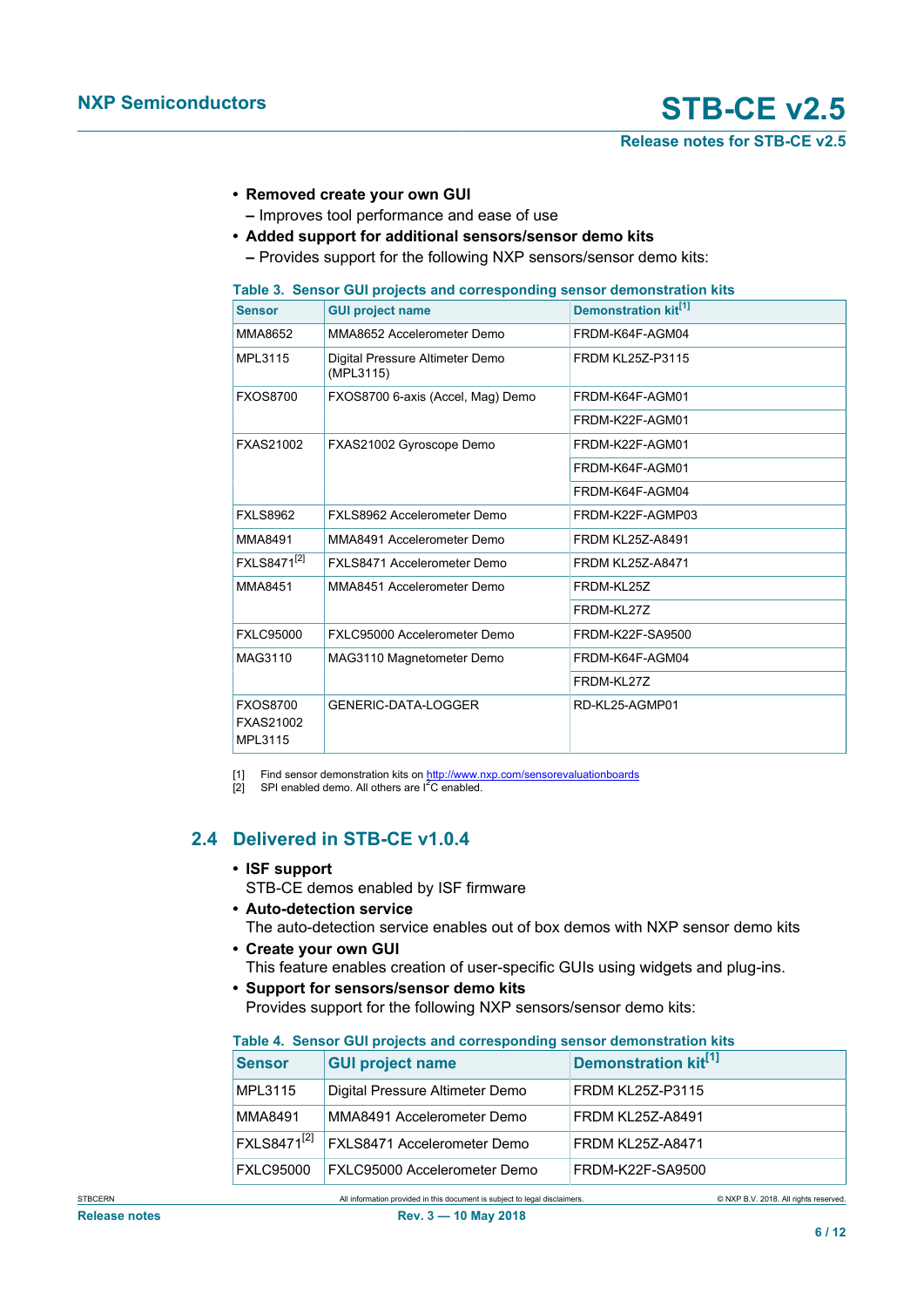### **Release notes for STB-CE v2.5**

<span id="page-6-1"></span><span id="page-6-0"></span>

| <b>Sensor</b>                                  | <b>GUI project name</b> | Demonstration kit <sup>[1]</sup> |
|------------------------------------------------|-------------------------|----------------------------------|
| <b>FXOS8700</b><br><b>FXAS21002</b><br>MPL3115 | Generic Data Logger     | RD-KL25-AGMP01                   |
| <b>FXOS8700</b><br><b>FXAS21002</b>            | STB-CE Kit              | FRDM-K64F-AGM01                  |

[1] Find sensor demonstration kits on <http://www.nxp.com/sensorevaluationboards>

 $[2]$  SPI enabled demo. All others are  $I^2C$  enabled.

# <span id="page-6-4"></span>**3 Minimum and recommended system configurations**

The system requirements for running STB-CE on PCs are as follows:

<span id="page-6-2"></span>

| <b>Parameter</b>                  | <b>Minimum</b><br>configuration | <b>Recommended</b><br>configuration |
|-----------------------------------|---------------------------------|-------------------------------------|
| Operating system                  | Windows 7 and 10                |                                     |
| Communications to target hardware | USB port                        |                                     |
| Processor speed in GHz            | 1.8                             | 2.6                                 |
| RAM in GB                         | $\mathfrak{p}$                  | 4                                   |
| Free disk space in GB             | 20                              | 400                                 |

# <span id="page-6-5"></span>**4 Open/closed defects**

### <span id="page-6-6"></span>**4.1 STB-CE v2.5 open defects**

For the demo kits FRDM KL25Z-P3115 and FRDMKL27-B3115, the digital pressure altimeter demo (MPL3115) and the FXPQ3115BV BIO pressure demo may not work as expected the first time. The sampling rate may not correspond to the configured rate in the GUI and requires a board reset for proper functionality. The second GUI launch after the board reset will work appropriately.

# <span id="page-6-7"></span>**4.2 STB-CE v2.5 closed defects**

### <span id="page-6-3"></span>**Table 6. STB-CE v2.5 closed defects**

| <b>Description</b>                                                                     | <b>Closed date</b> |
|----------------------------------------------------------------------------------------|--------------------|
| The GUIs of STB-CE do not start streaming when the Start button is clicked.            | 20180510           |
| Switching from a 9-axis Orientation Demo to another GUI causes unexpected<br>behavior. | 20180510           |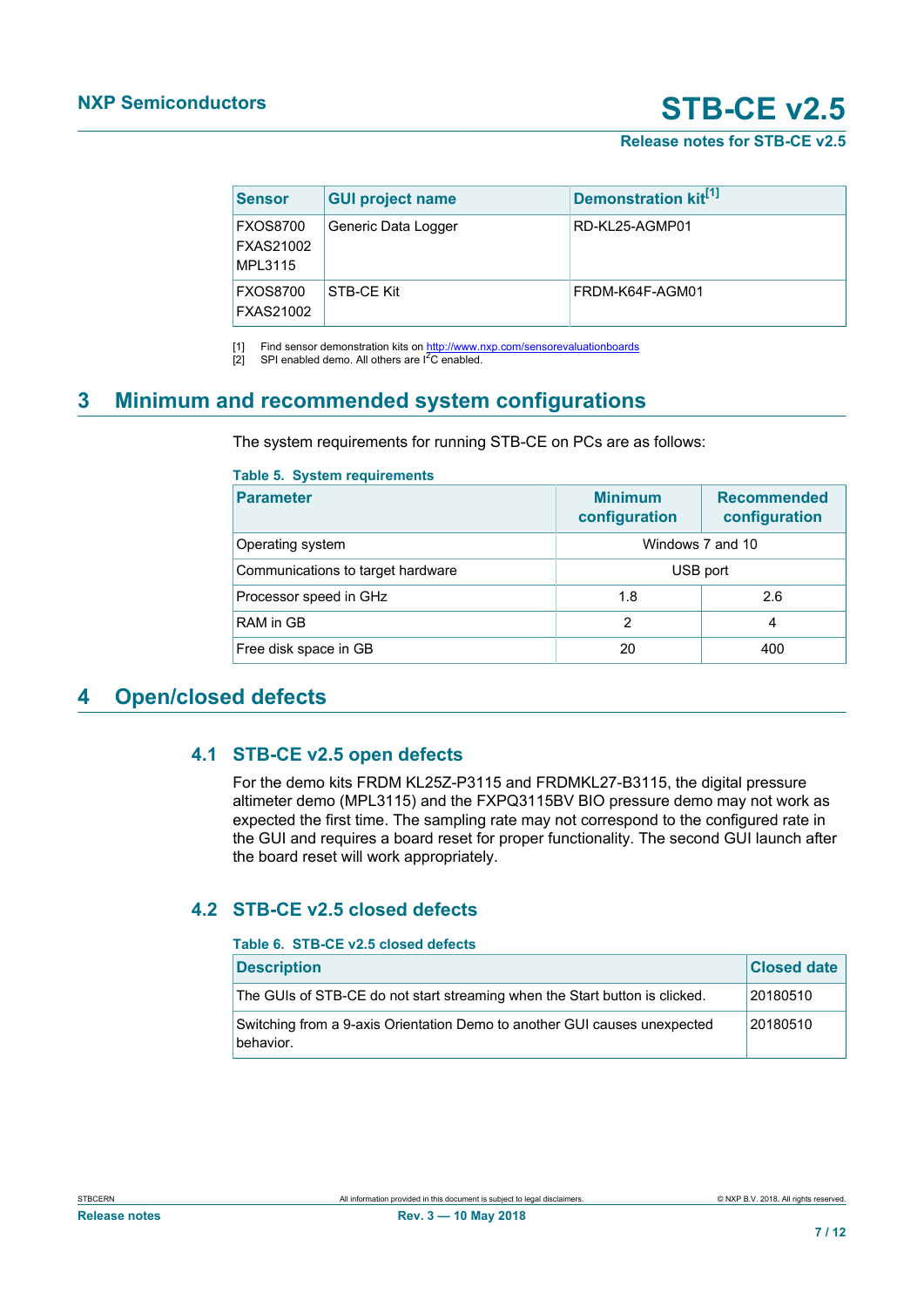# <span id="page-7-1"></span>**4.3 STB-CE v2.0 closed defects**

<span id="page-7-0"></span>

| Table 7. STB-CE v2.0 closed defects                              |                    |
|------------------------------------------------------------------|--------------------|
| <b>Description</b>                                               | <b>Closed date</b> |
| Loading Freedom Sensor Toolbox(CE) progress window remains open. | 20170914           |

### <span id="page-7-2"></span>**4.4 STB-CE v1.5 closed defects**

There are no closed defects in STB-CE v1.5.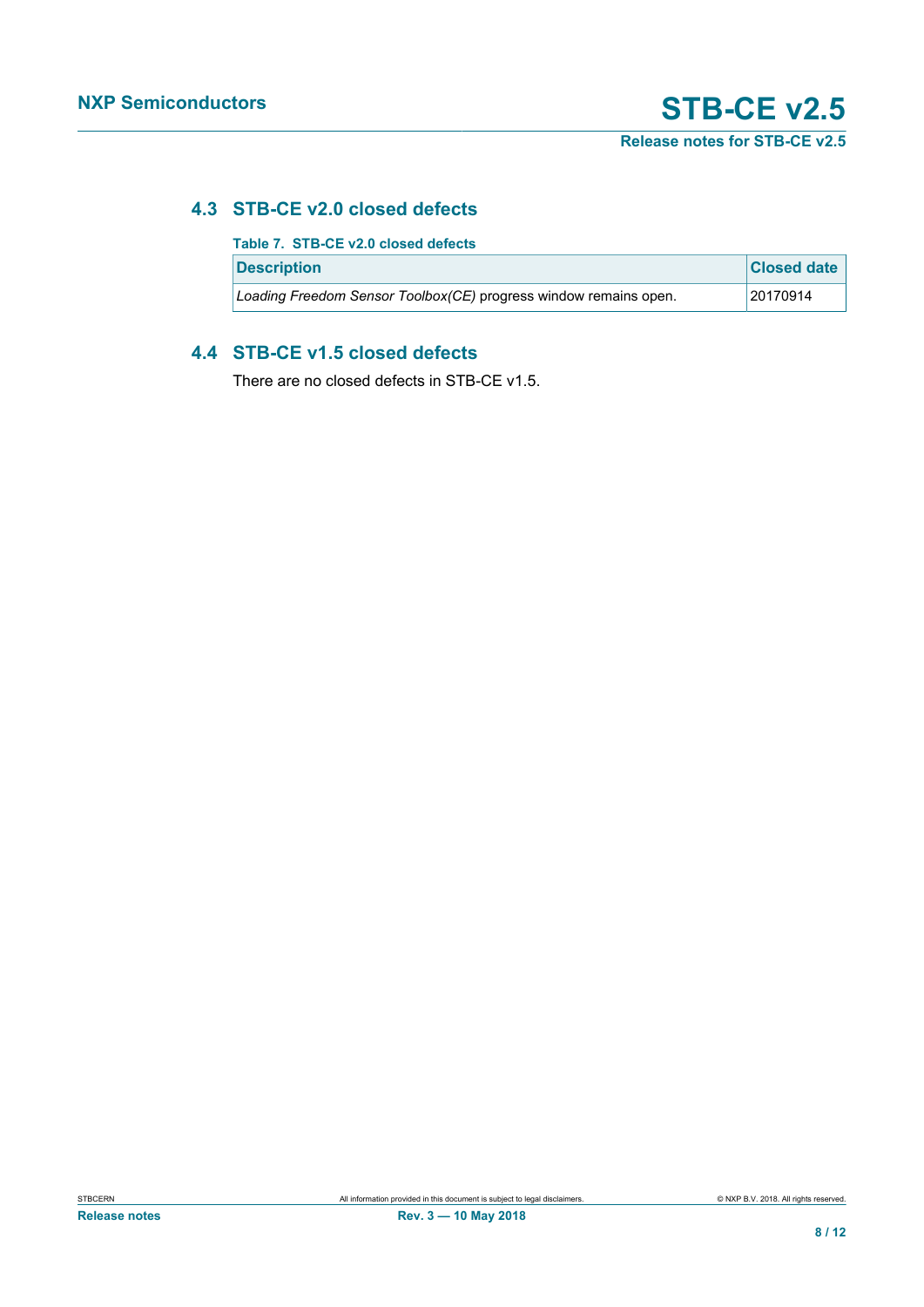# <span id="page-8-1"></span>**5 Revision history**

<span id="page-8-0"></span>

| <b>Table 8. Revision history</b> |             |                                                                 |  |  |  |
|----------------------------------|-------------|-----------------------------------------------------------------|--|--|--|
| <b>Revision</b><br>number        | <b>Date</b> | <b>Description</b>                                              |  |  |  |
| v.3                              | 20180510    | Revised document corresponding to version 2.5.                  |  |  |  |
| v.2                              | 20170914    | Revised document corresponding to version 2.0.                  |  |  |  |
| v.1                              | 20170327    | Initial version of the document corresponding to version 1.5.0. |  |  |  |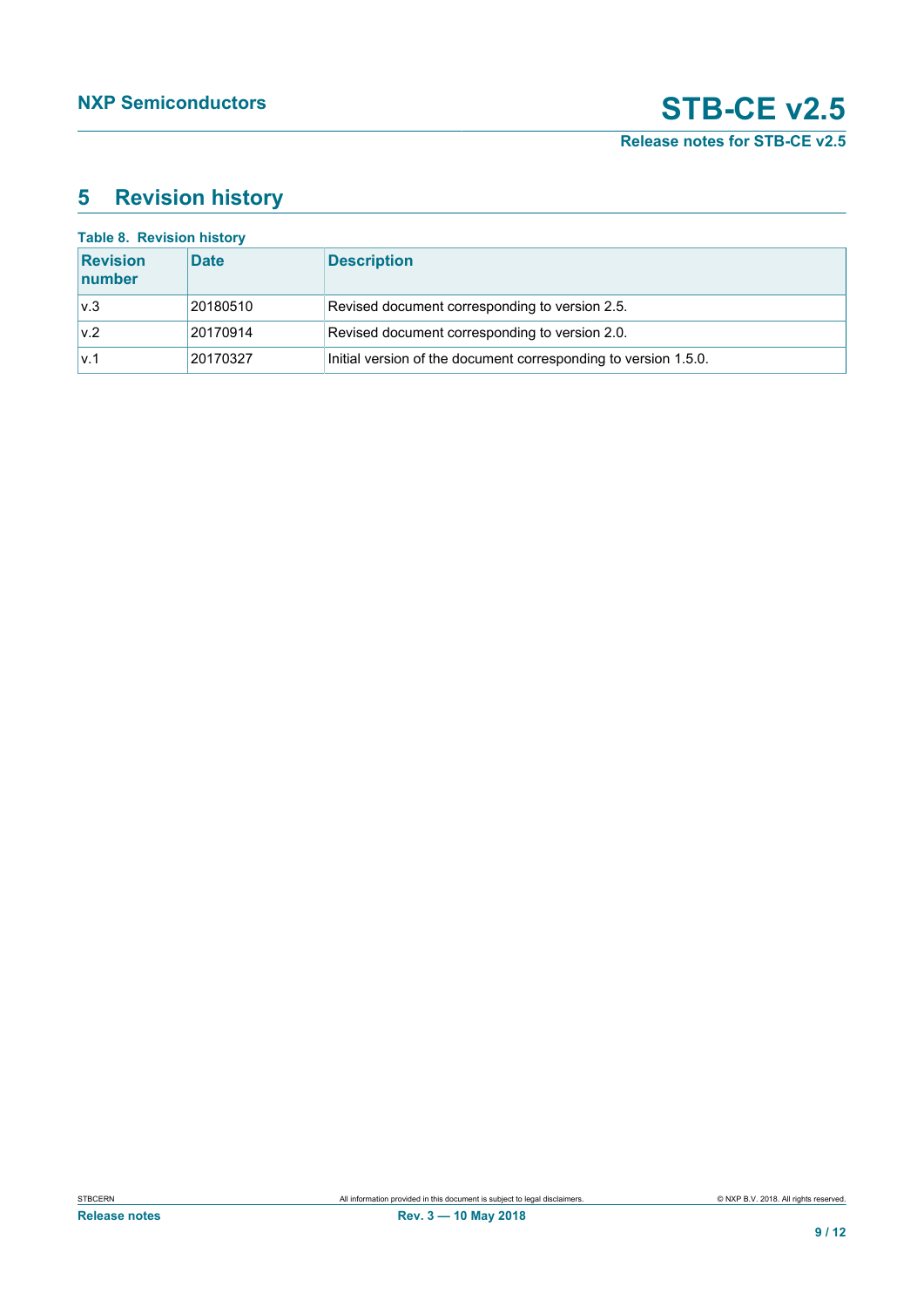### **Release notes for STB-CE v2.5**

# <span id="page-9-0"></span>**6 Legal information**

### **6.1 Definitions**

**Draft** — The document is a draft version only. The content is still under internal review and subject to formal approval, which may result in modifications or additions. NXP Semiconductors does not give any representations or warranties as to the accuracy or completeness of information included herein and shall have no liability for the consequences of use of such information.

### **6.2 Disclaimers**

**Limited warranty and liability** — Information in this document is believed to be accurate and reliable. However, NXP Semiconductors does not give any representations or warranties, expressed or implied, as to the accuracy or completeness of such information and shall have no liability for the consequences of use of such information. NXP Semiconductors takes no responsibility for the content in this document if provided by an information source outside of NXP Semiconductors. In no event shall NXP Semiconductors be liable for any indirect, incidental, punitive, special or consequential damages (including - without limitation - lost profits, lost savings, business interruption, costs related to the removal or replacement of any products or rework charges) whether or not such damages are based on tort (including negligence), warranty, breach of contract or any other legal theory. Notwithstanding any damages that customer might incur for any reason whatsoever, NXP Semiconductors' aggregate and cumulative liability towards customer for the products described herein shall be limited in accordance with the Terms and conditions of commercial sale of NXP **Semiconductors** 

**Right to make changes** — NXP Semiconductors reserves the right to make changes to information published in this document, including without limitation specifications and product descriptions, at any time and without notice. This document supersedes and replaces all information supplied prior to the publication hereof.

**Suitability for use** — NXP Semiconductors products are not designed, authorized or warranted to be suitable for use in life support, life-critical or safety-critical systems or equipment, nor in applications where failure or malfunction of an NXP Semiconductors product can reasonably be expected to result in personal injury, death or severe property or environmental damage. NXP Semiconductors and its suppliers accept no liability for inclusion and/or use of NXP Semiconductors products in such equipment or applications and therefore such inclusion and/or use is at the customer's own risk.

**Applications** — Applications that are described herein for any of these products are for illustrative purposes only. NXP Semiconductors makes no representation or warranty that such applications will be suitable for the specified use without further testing or modification. Customers are responsible for the design and operation of their applications and products using NXP Semiconductors products, and NXP Semiconductors

accepts no liability for any assistance with applications or customer product design. It is customer's sole responsibility to determine whether the NXP Semiconductors product is suitable and fit for the customer's applications and products planned, as well as for the planned application and use of customer's third party customer(s). Customers should provide appropriate design and operating safeguards to minimize the risks associated with their applications and products. NXP Semiconductors does not accept any liability related to any default, damage, costs or problem which is based on any weakness or default in the customer's applications or products, or the application or use by customer's third party customer(s). Customer is responsible for doing all necessary testing for the customer's applications and products using NXP Semiconductors products in order to avoid a default of the applications and the products or of the application or use by customer's third party customer(s). NXP does not accept any liability in this respect.

**Export control** — This document as well as the item(s) described herein may be subject to export control regulations. Export might require a prior authorization from competent authorities.

**Evaluation products** — This product is provided on an "as is" and "with all faults" basis for evaluation purposes only. NXP Semiconductors, its affiliates and their suppliers expressly disclaim all warranties, whether express, implied or statutory, including but not limited to the implied warranties of non-infringement, merchantability and fitness for a particular purpose. The entire risk as to the quality, or arising out of the use or performance, of this product remains with customer. In no event shall NXP Semiconductors, its affiliates or their suppliers be liable to customer for any special, indirect, consequential, punitive or incidental damages (including without limitation damages for loss of business, business interruption, loss of use, loss of data or information, and the like) arising out the use of or inability to use the product, whether or not based on tort (including negligence), strict liability, breach of contract, breach of warranty or any other theory, even if advised of the possibility of such damages. Notwithstanding any damages that customer might incur for any reason whatsoever (including without limitation, all damages referenced above and all direct or general damages), the entire liability of NXP Semiconductors, its affiliates and their suppliers and customer's exclusive remedy for all of the foregoing shall be limited to actual damages incurred by customer based on reasonable reliance up to the greater of the amount actually paid by customer for the product or five dollars (US\$5.00). The foregoing limitations, exclusions and disclaimers shall apply to the maximum extent permitted by applicable law, even if any remedy fails of its essential purpose.

**Translations** — A non-English (translated) version of a document is for reference only. The English version shall prevail in case of any discrepancy between the translated and English versions.

### **6.3 Trademarks**

Notice: All referenced brands, product names, service names and trademarks are the property of their respective owners.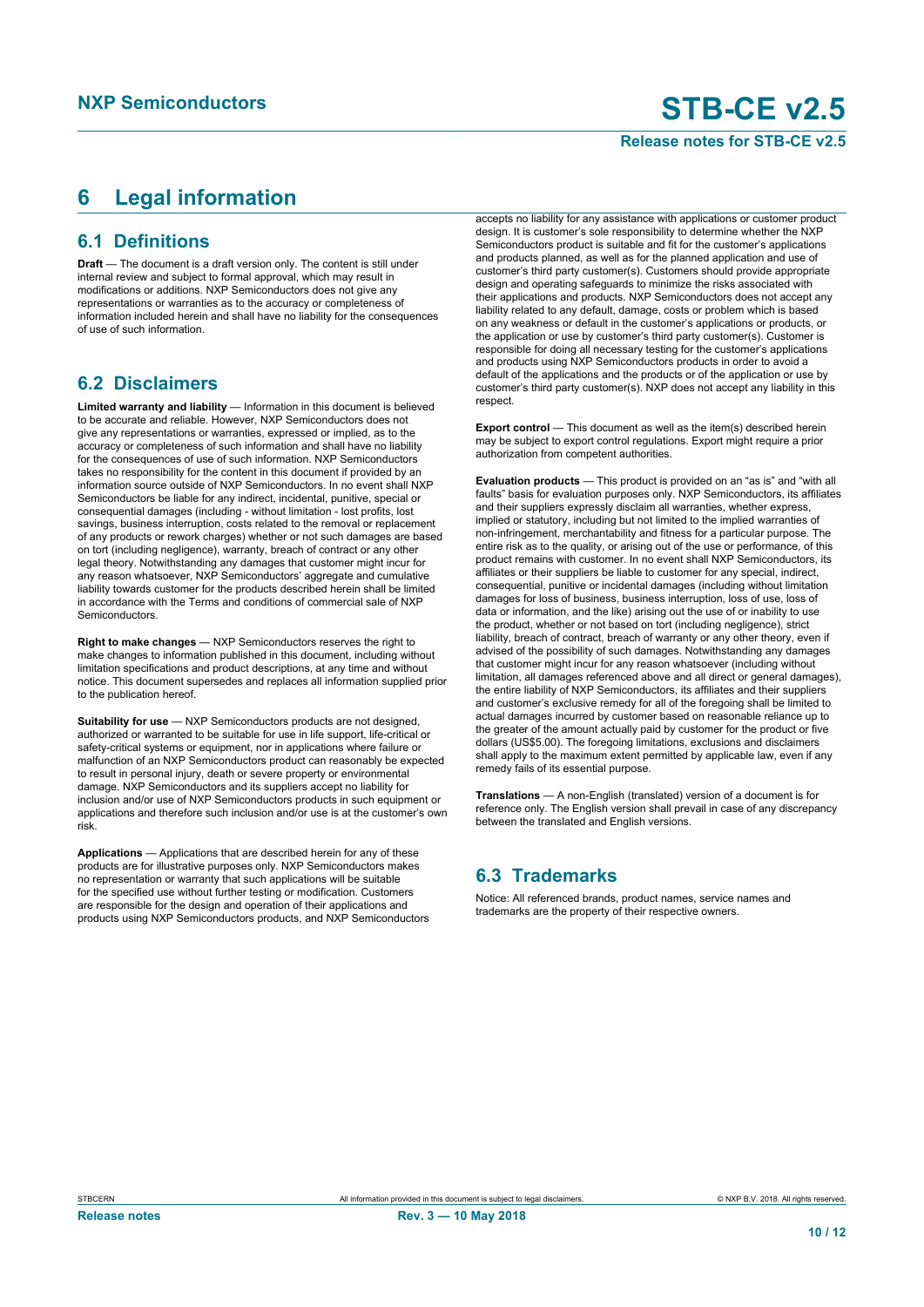**Release notes for STB-CE v2.5**

# **Tables**

| Tab. 1. Sensor GUI projects and corresponding |  |
|-----------------------------------------------|--|
|                                               |  |
| Tab. 2. Sensor GUI projects and corresponding |  |
|                                               |  |
| Tab. 3. Sensor GUI projects and corresponding |  |
|                                               |  |

| Tab. 4. Sensor GUI projects and corresponding |  |
|-----------------------------------------------|--|
|                                               |  |
|                                               |  |
|                                               |  |
| Tab. 7. STB-CE v2.0 closed defects  8         |  |
|                                               |  |